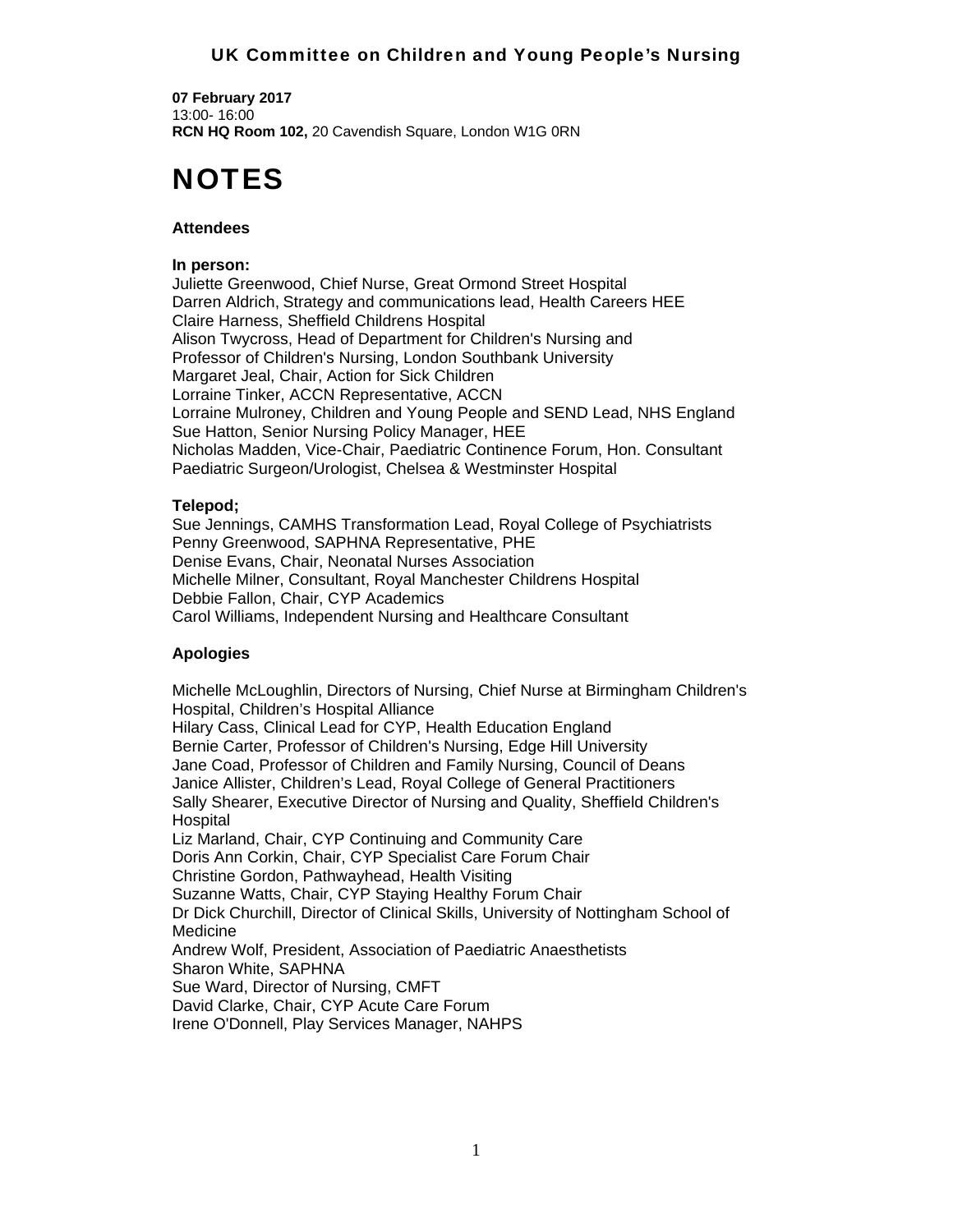## **1. Welcome**

All members introduced themselves and those on telepod.

## **2. Matters arising**

No issues or concerns raised from previous meeting minutes. No actions noted at last meeting.

#### **Professional nursing issues across the UK**

- **3. Paediatric continence standards Dr Nick Madden** (see attached presentation)
	- NM introduced himself to the council and spoke about his role.
	- Explained the aims of the PCF is to increase awareness of Paediatric Continence issues. Membership includes Specialist Nurses, Paediatricians and representatives from RCN, RCPCH and CPHVA as well as other commercial members.
	- Proposed idea of two different level nurses, level one commissioned by local authorities and level two commissioned by CCGs. NM explained the difference in settings between both levels and the roles they play in Paediatric continence.
	- All information can be accessed on document from UKCS webpages. Access can only be gained by members.
	- NM referred to bladder scanners and how such a relatively cheap piece of equipment can help to identify such problems very early on. Roughly £6-8k per unit and scanners would pay itself off very quickly saving in time and money within hospitals.
	- Some queries raised around sonography and how to make nurses competent enough.
	- FS asked if possible for specialist nurses group to get in touch

#### **4. Careers advisors – Darren Aldrich, HEE (see attached presentation)**

- Darren introduced himself and role in HEE as careers advisor.
- Briefly spoke about careers advice he gives, generally to young women and girls at school who are interested in a career in Children's nursing.
- Explained that more clarity was need to be given to them as they don't understand the difference between Children's and adult nursing.
- Highlighted the 23% reduction in applicants for nursing courses and how cuts are taking affect.
- Reported back on how difficult decisions are being made by hospitals such as choosing between the costs of training nurses to be competent or the cost of beds.
- CH asked about audience engagement for attracting people to theses careers. Asked around digital platforms and social media. DA explained that it's not as easy as one would think as young generation use social media differently and separately to work/school/career. Must be clever in its approach to engage attention.
- AT raised point about getting the reality of Children's nursing across to students.
- Concerns also raised around the lack of male nurses, especially within CYP. Ideas and stereotypes need to be challenged within society.
- Challenges also with careers advisers within top academies misinformed on nursing and so steer students away from nursing, focusing more on medicine and dentistry (orthodontists)
- Health Careers services and products (including the research with primary school kids) - https://www.hee.nhs.uk/our-work/attracting-recruiting/healthcareers-0